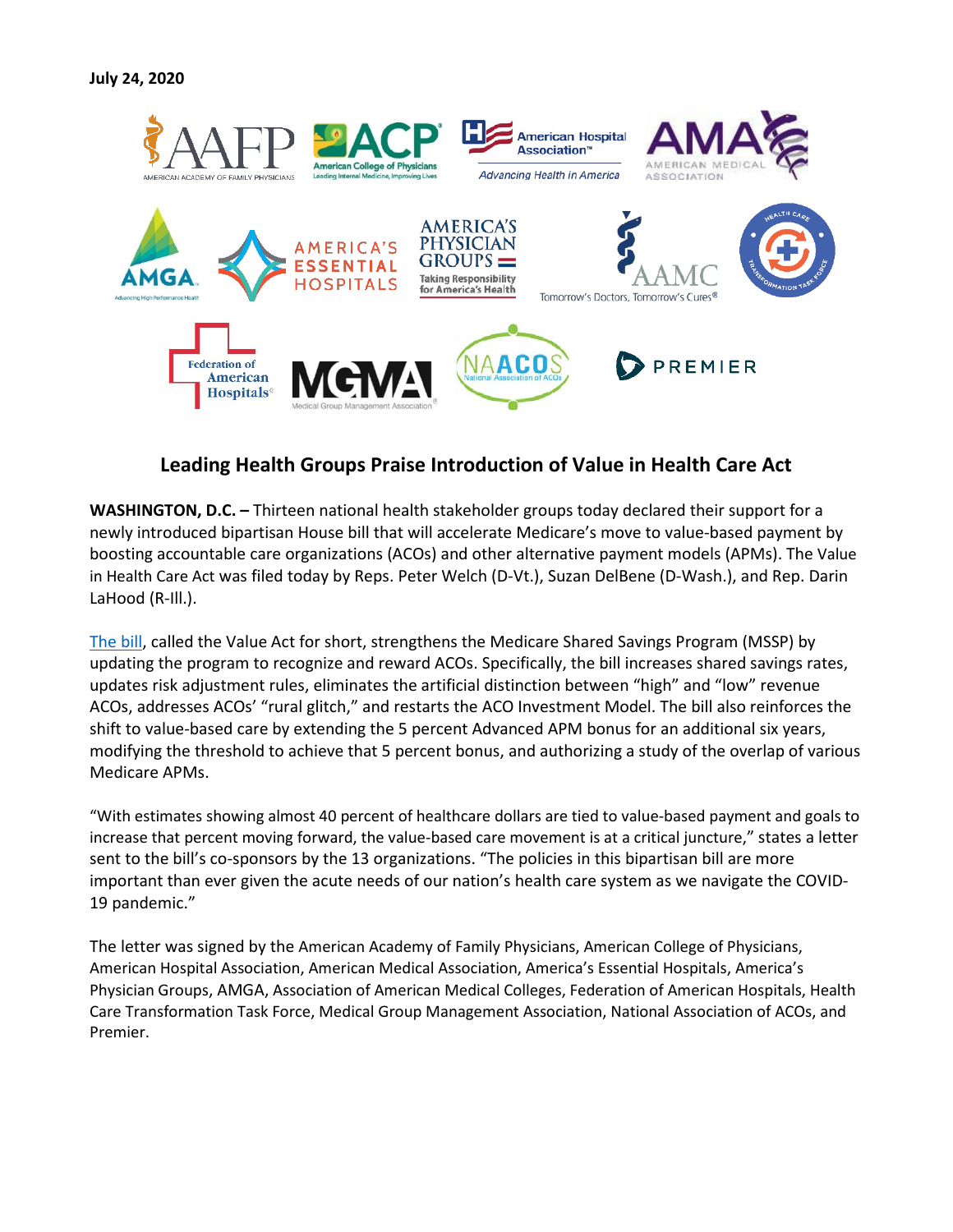## **Individual organizations shared specific comments about the bill and how it will help the shift to valuebased care.**

"The current fee-for-service payment structure does not adequately support comprehensive primary care, and that's become even more clear during the COVID-19 pandemic. Congress and CMS need to make it easier for family physicians to successfully participate in value-based payment models," said Gary LeRoy, M.D., president of the American Academy of Family Physicians. "Through extension of the Advanced APM bonus and lowering the threshold for qualifying participants, this legislation ensures that physicians currently participating in APMs are compensated appropriately and incentivizes more physicians to make the move into APMs."

"Right now, APMs are at a critical juncture," said Jacqueline W. Fincher, M.D., MACP, president of the American College of Physicians. "This bill makes important changes that will align incentives and break down barriers to facilitate broader clinician interest and participation in APMs. The ACP strongly encourages members of Congress to act on this bill so we can continue moving toward new innovative payment structures that encourage high-value patient care while offering physician practices more predictable revenue streams, which is especially important now."

"America's hospitals and health systems have embraced the Medicare Shared Savings Program and accountable care organizations as ways to advance their ongoing efforts to transform the delivery system through improved care and to deliver better value for patients and communities," said Tom Nickels, the American Hospital Association's executive vice president. "The AHA supports the Value Act and thanks Reps. Welch, LaHood and DelBene for introducing this bill which will help accelerate the move to value-based care."

"This legislation is a win for patients and physicians. Medicare alternative payment models are critical to supporting physician efforts to redesign the delivery of care in ways that improve patients' health care outcomes while saving taxpayer dollars. Alternative payment models can provide support for use of tools such as care coordination, telehealth and remote monitoring, data analysis and aggregation, and patient registries, that have proven vital during the COVID-19 pandemic. This legislation would help ensure that these models continue to facilitate high quality care for patients and savings for the Medicare program," said American Medical Association President Susan R. Bailey, M.D.

"Improving care coordination and quality while maintaining a safety-net mission is a delicate balance that requires resources for care redesign and interventions tailored to vulnerable patients," said Bruce Siegel, M.D., M.P.H., president and CEO of America's Essential Hospitals. "We also need accurate risk adjustment, as included in this bill. The disproportionate impact of COVID-19 on racial and ethnic minorities has highlighted the need for this critical program improvement."

"America's Physician Groups is pleased to support the Value Act because it includes several reforms that will go a long way toward strengthening the ACO model in the Medicare program," said APG President and CEO Donald H. Crane. "The policy changes in this bill will help physicians continue providing high-quality, affordable health care for their patients, particularly during the ongoing COVID-19 crisis."

"AMGA members are invested in the move to value-based care and ACOs are a critical part of that transition," said AMGA President and CEO Jerry Penso, M.D., M.B.A. "This legislation strengthens the program by both by improving the incentives to participate and reforming the model's framework so it supports providers' ability to deliver care."

"The AAMC greatly appreciates that Reps. Welch and DelBene have introduced the bipartisan Value in Health Care Act aimed at improving and strengthening Medicare's value-based care models and accountable care organizations through a number of beneficial reforms. This important bill will help the nation's teaching hospitals and faculty practice plans as they continue their focus on providing care based on quality as opposed to volume. We especially appreciate the provisions that extend the Advanced APM (AAPM) bonus for six